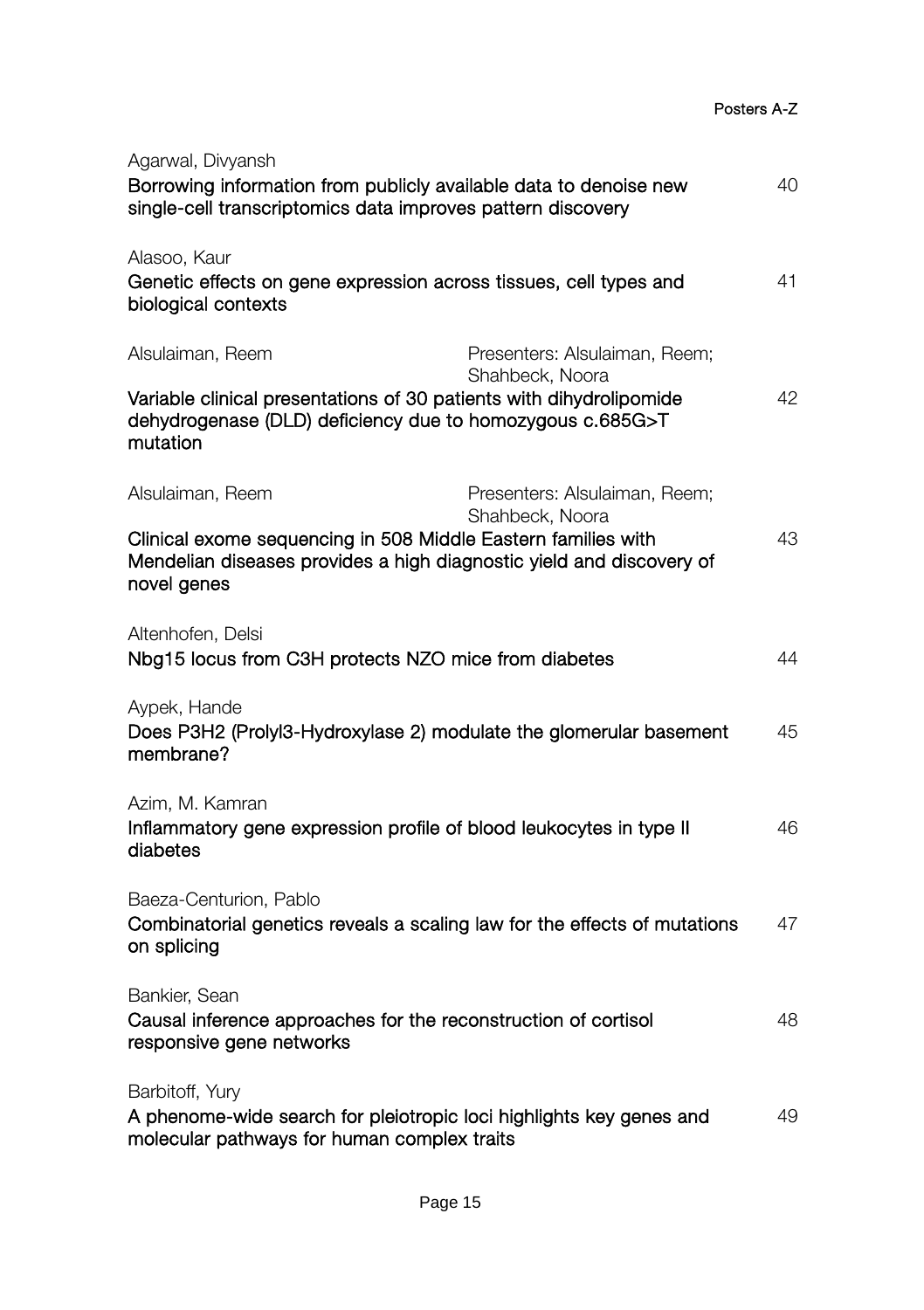EMBO | EMBL Symposium: Systems Genetics: From Genomes to Complex Traits

| Bergstedt, Jacob<br>Factors driving DNA methylation variation in human blood                                                                                         |                                                   | 50 |
|----------------------------------------------------------------------------------------------------------------------------------------------------------------------|---------------------------------------------------|----|
| Billon, Victor<br>Detection of neuronal mosaicism of model organisms using single-cell<br>whole genome sequencing                                                    |                                                   | 51 |
| Blein-Nicolas, Mélisande<br>GWAS for protein expression under normal and water deficit conditions<br>in maize leaves                                                 | Presenter: de Vienne, Dominique                   | 52 |
| Bonder, Marc Jan<br>Genetic regulation across 1,300 human induced pluripotent stem cell<br>lines                                                                     |                                                   | 53 |
| Boruah, Nabamita<br>Involvement of epigenetic changes in raw areca nut induced<br>carcinogenesis                                                                     |                                                   | 54 |
| Bosio, Mattia<br>The contribution of alternative splicing in individual variation and disease                                                                        |                                                   | 55 |
| Broekema, Roeland<br>Fine-mapping causal SNPs in autoimmune diseases using SuRE-SNP                                                                                  |                                                   | 56 |
| Brümmer, Anneke<br>Bias of putative codons in lincRNAs: A mechanism to prevent<br>translation?                                                                       |                                                   | 57 |
| Bujassoum, Salha<br>Lynch syndrome in two families with classical hereditary breast and<br>ovarian cancer syndrome phenotype: A new perspective of Lynch<br>syndrome | Presenters: Alsulaiman, Reem;<br>Bujassoum, Salha | 58 |
| Busby, Bede P.<br>The impact of the genetic background on gene deletion phenotypes in<br>Saccharomyces cerevisiae                                                    |                                                   | 59 |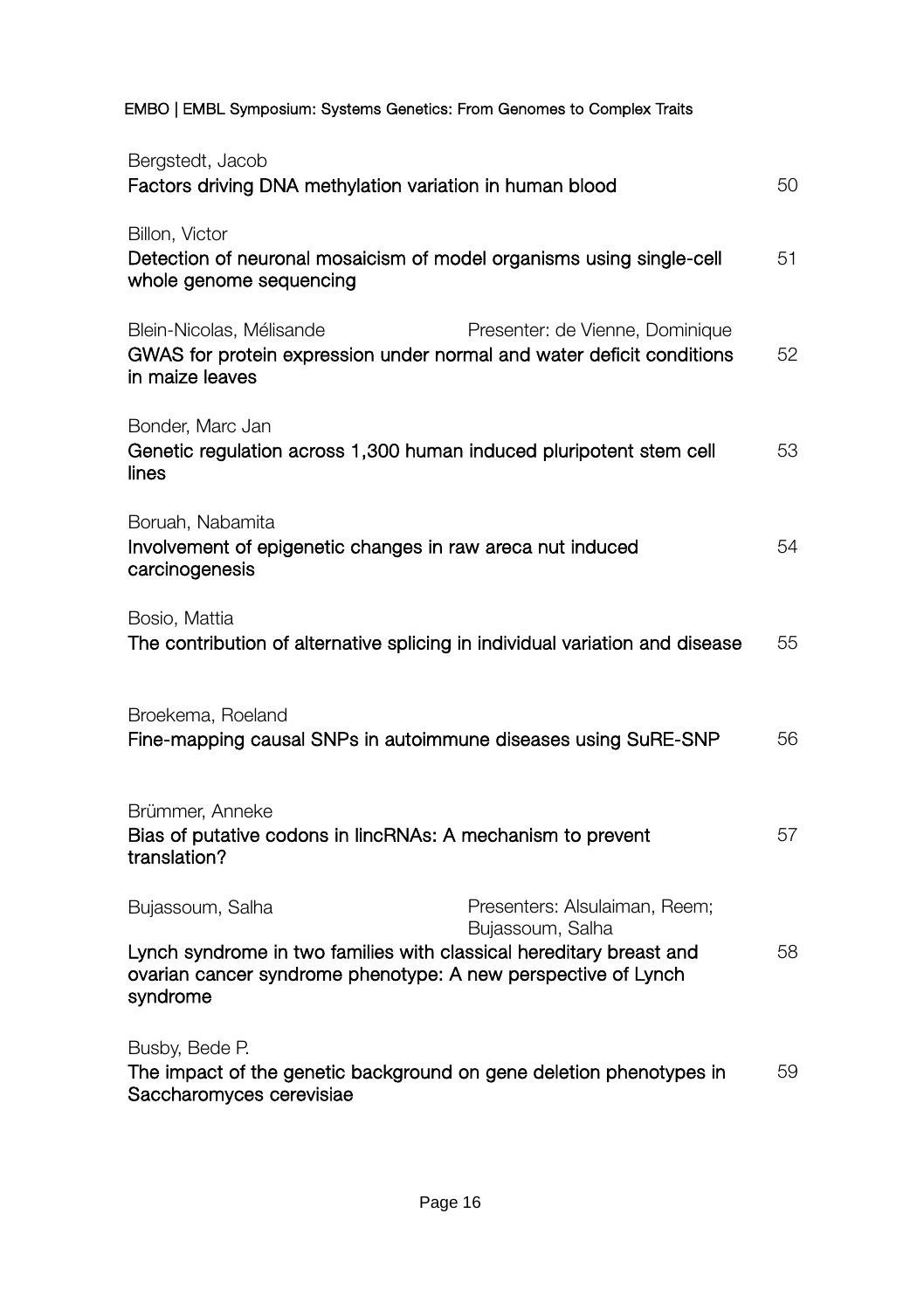| Campos-Martin, Rafael<br>R-TIGER: A robust HMM-based model for genotyping-by-sequencing<br>and recombination breakpoint identification                                  | 60 |
|-------------------------------------------------------------------------------------------------------------------------------------------------------------------------|----|
| Carugo, Alessandro<br>Dissection of clonal heterogeneity unmasks pre-existing<br>chemoresistance and functional vulnerabilities in pancreatic cancer                    | 61 |
| Chapal, Michal<br>Resolving noise-control conflict by gene duplication                                                                                                  | 62 |
| Chen, Kuan-Ju<br>Dysregulation of A-to-I RNA editing sites in lung adenocarcinoma                                                                                       | 63 |
| Clauw, Pieter<br>Studying complex trait architecture of temperature adaptation in<br>Arabidopsis thaliana                                                               | 64 |
| Cohn, Ofir<br>Studying influenza virus infection in a genetically diverse population                                                                                    | 65 |
| De Zan, Erica<br>FACS-based genomic screen identifies a Ragulator-FLCN compensatory<br>mechanism for mTORC1 activation                                                  | 66 |
| Dederichs, Tsai-sang<br>Single-cell genomic and transcriptomic parallel sequencing method<br>validation with human cell lines                                           | 67 |
| Demars, Julie<br>Both oligogenic determinism and epistatic interactions account for the<br>molecular architecture of coat colour variability                            | 68 |
| Fakhri, Omid<br>Genomic recombination between infectious laryngotracheitis vaccine<br>strains occurs under a broad range of infection conditions in vitro and in<br>ovo | 69 |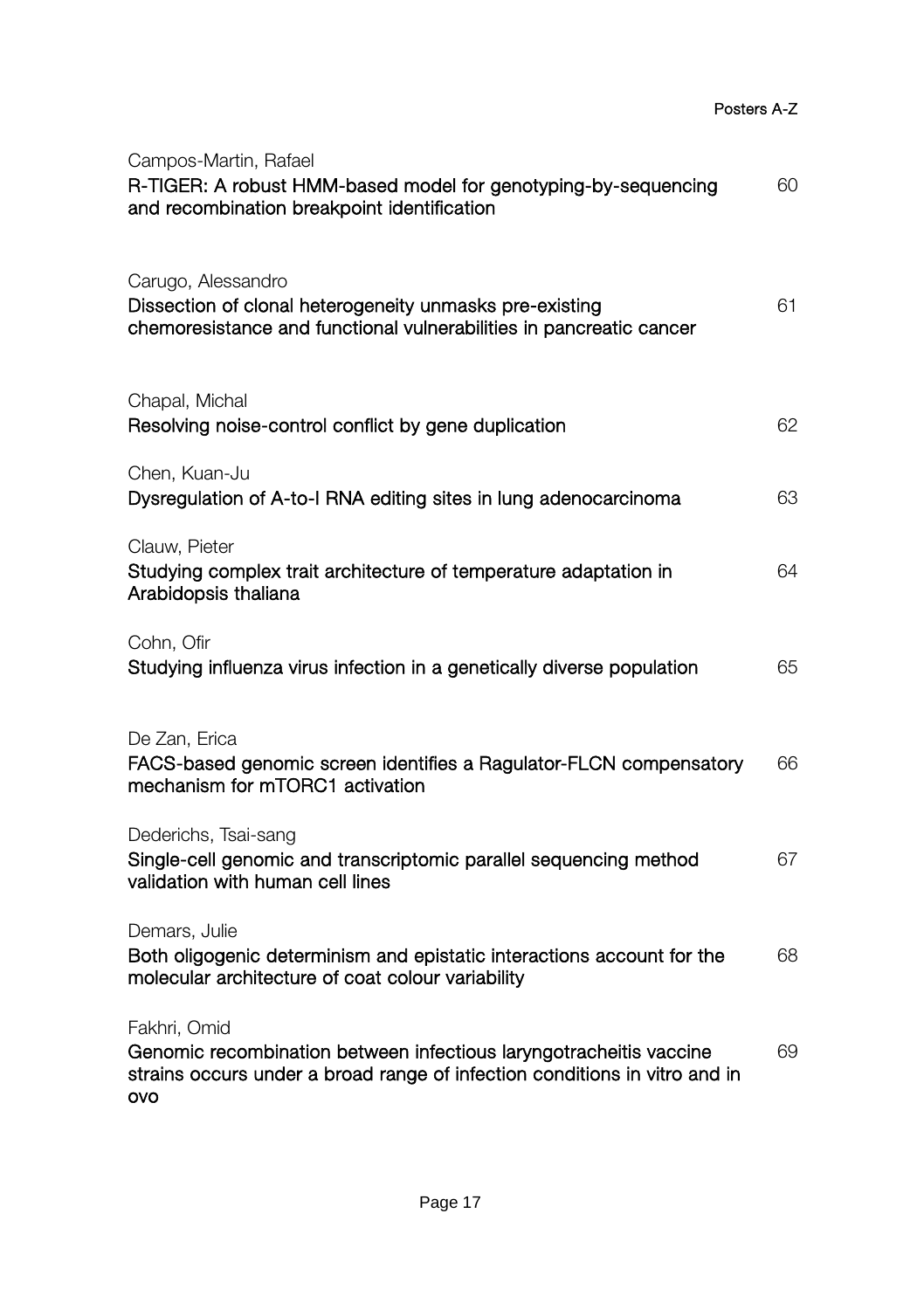EMBO | EMBL Symposium: Systems Genetics: From Genomes to Complex Traits

| Frenkel, Nelly<br>Chromatin modification effects on DNA replication                                                                                             | 70 |
|-----------------------------------------------------------------------------------------------------------------------------------------------------------------|----|
| Girardi, Enrico<br>The genetic interaction landscape of human membrane transporters                                                                             | 71 |
| Gnanapragasam, Niranjani<br>Genetic diversity study of the Indian river buffaloes using mitochondrial<br>genomic variations                                     | 72 |
| Grézal, Gábor<br>Widespread regulatory rewiring upon antibiotic resistance mutations<br>shapes cross-resistance                                                 | 73 |
| Gui, Yujuan<br>Phenotypic differences of dopaminergic circuitries of mouse strains are<br>associated with extensive regulatory variation in the midbrain        | 74 |
| Herrera-Rivero, Marisol<br>Homozygosity mapping identifies further genomic regions associated<br>with cardiac phenotypes in a SCN5A-mutation founder population | 75 |
| Hordyjewska-Kowalczyk, Ewa<br>Analysis of variants associated with clubfoot                                                                                     | 76 |
| Huang, Jia-Hsin<br>Identification of novel genetic regulators linked to the biological traits                                                                   | 77 |
| Jiang, Peijia<br>ERAP1 and ERAP2 susceptibility alleles in HLA-stratified classical<br>Hodgkin lymphoma patients                                                | 78 |
| Kaulich, Manuel<br>Single and combinatorial CRISPR gene perturbations with 3Cs gRNAs                                                                            | 79 |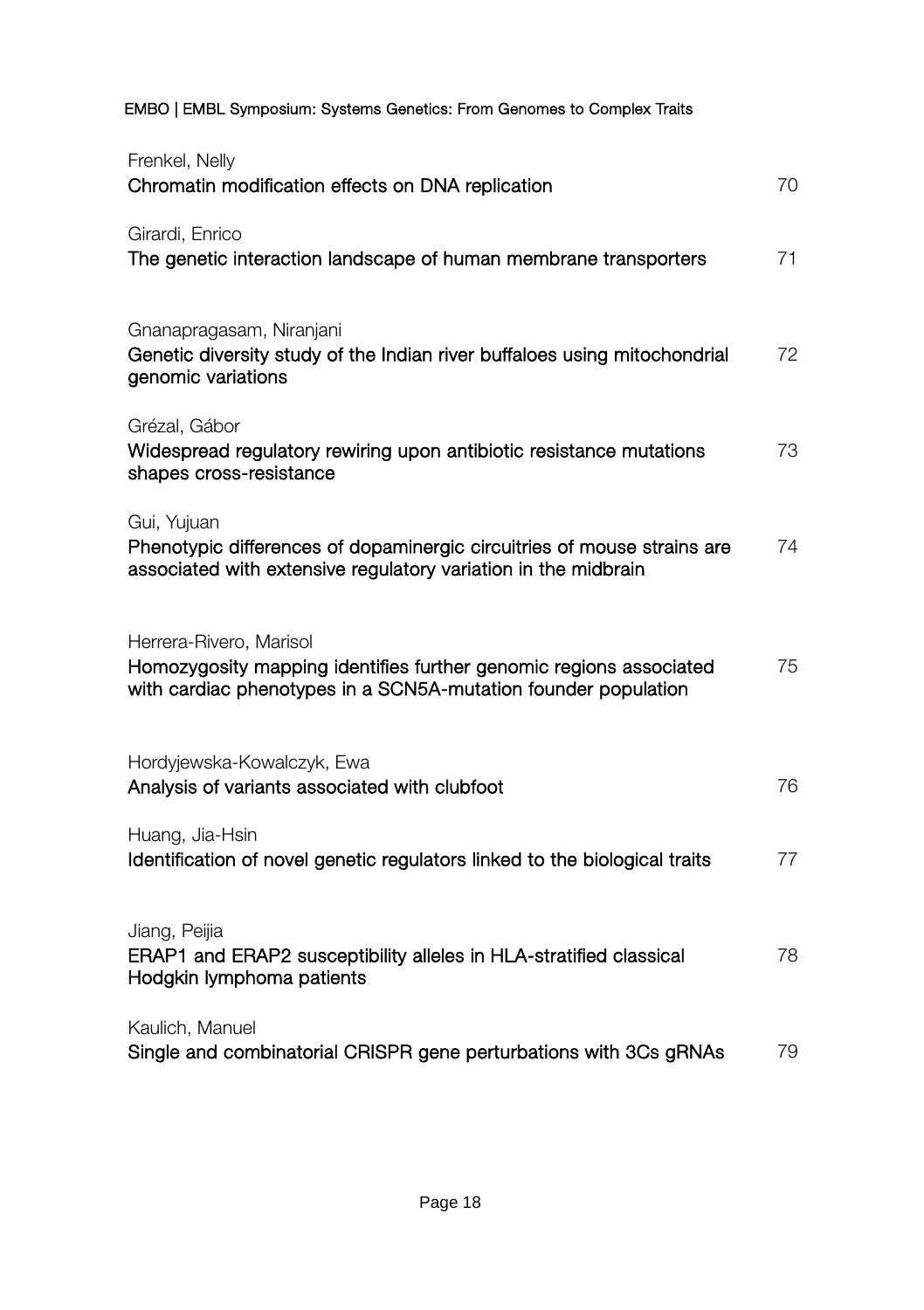| Kogelman, Lisette J. A.<br>Association of efficacy of migraine-specific drugs with genetic load of<br>migraine                                                         |                                                      | 80 |
|------------------------------------------------------------------------------------------------------------------------------------------------------------------------|------------------------------------------------------|----|
| Krivtsova, Olga<br>Functional effects of germline variant rs56391007 in MET in<br>hepatocellular carcinoma                                                             |                                                      | 81 |
| Lee, Wei Shern<br>Genetic and cellular characterisation of brain malformation using<br>patient-derived brain tissues                                                   |                                                      | 82 |
| Linder, Robert<br>Dissecting complex traits using an outcrossed 18-way multi-parent<br>population of budding yeast                                                     |                                                      | 83 |
| Lundberg, Mischa<br>Dissecting the genetic architecture of chronic pain using CTG-VL -<br>Complex-Traits Genetics Virtual Lab                                          |                                                      | 84 |
| Majic, Paco<br>Enhancers facilitate the birth of de novo genes and their functional<br>integration into regulatory networks                                            |                                                      | 85 |
| Melé, Marta                                                                                                                                                            | Presenters: Melé, Marta; Garcia-Perez,               |    |
| The anatomy of the human transcriptome in health and disease                                                                                                           | Raquel                                               | 86 |
| Mighell, Taylor<br>An integrated deep mutational scanning approach to defining the PTEN<br>genotype-phenotype map                                                      |                                                      | 87 |
| Min, Josine<br>Genomic and phenomic insights from an atlas of genetic effects on DNA<br>methylation                                                                    |                                                      | 88 |
| Mortlock, Sally<br>Identifying associations between tissue specific genetic regulatory<br>mechanisms and risk of female reproductive diseases using multi-omic<br>data | Presenters: Mortlock, Sally;<br>Montgomery, Grant W. | 89 |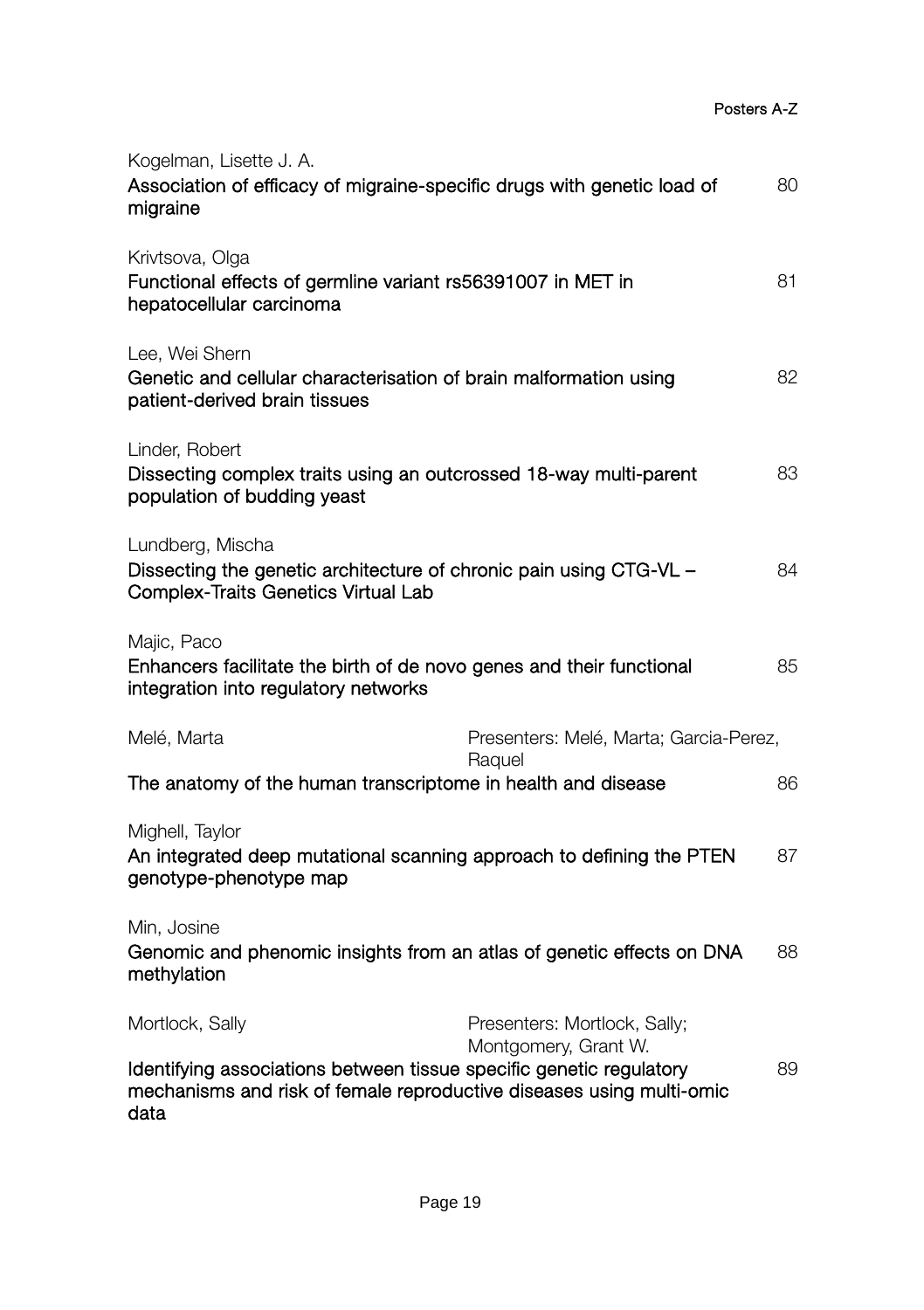| EMBO   EMBL Symposium: Systems Genetics: From Genomes to Complex Traits                                                                                                                  |     |
|------------------------------------------------------------------------------------------------------------------------------------------------------------------------------------------|-----|
| Nicoletti, Chiara<br>Identification of pathogenic SNPs for muscle-driven cardiovascular<br>disorders                                                                                     | 90  |
| Odrzywolski, Adrian<br>Genomics structural variations analysis in family with Gollop-Wolfgang<br>Syndrome                                                                                | 91  |
| Ovezmyradov, Guvanch<br>Mining protein interactome of the candidate tumor suppressor protein<br><b>CTCF</b>                                                                              | 92  |
| Petrizzelli, Marianyela<br>Presenter: de Vienne, Dominique<br>Integration of proteomic data into constraint-based models reveals the<br>molecular bases of yeast life-history trade-offs | 93  |
| Pott, Janne<br>Genome-wide meta-analysis identifies novel loci of plaque burden in<br>carotid artery                                                                                     | 94  |
| Prabh, Neel<br>Exploring the omnigenic model                                                                                                                                             | 95  |
| Pradhananga, Sailendra<br>Enhancer variants in coronary artery disease using allele specific<br>promoter-enhancer interaction                                                            | 96  |
| Rainbow, Daniel<br>Analysis of IL2RA traits associated with autoimmune disease                                                                                                           | 97  |
| Ramirez-Corona, Bryan<br>Cis and trans effects equally contribute to differences in the immune<br>response of distinct lines of Drosophila melanogaster                                  | 98  |
| Schaarschmidt, Stephanie<br>De novo transcriptome reconstruction for different rice (Oryza sativa)<br>subspecies using PacBio sequencing                                                 | 99  |
| Sen, Shurjo<br>Genomics2020: An overview of the ongoing NHGRI strategic planning<br>process                                                                                              | 100 |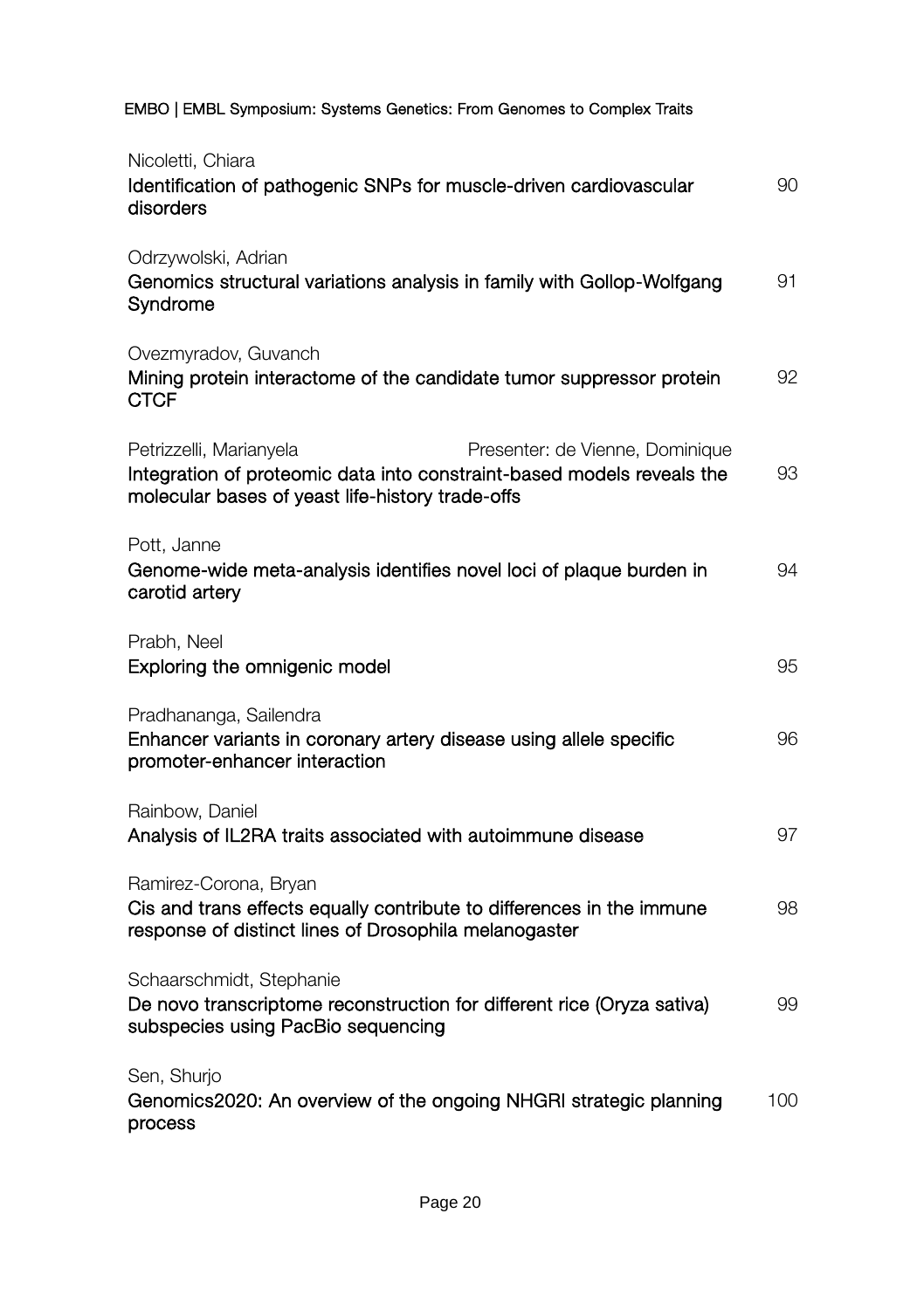| Posters A-Z |
|-------------|
|-------------|

| Sengupta, Melanie<br>Genetic modifiers of Alzheimer's disease                                                                                                                                                       | 101 |
|---------------------------------------------------------------------------------------------------------------------------------------------------------------------------------------------------------------------|-----|
| Shaymardanov, Abusaid<br>Interplay of cis and trans factors shape species-specific evolution of<br>gene regulation and expression in primate brain                                                                  | 102 |
| Presenter: Oda-Ueda, Naoko<br>Shibata, Hiroki<br>Habu snake (Protobothrops flavoviridis) genome study: Genomic<br>architecture implicated in the multiplication and accelerated evolution of<br>venom protein genes | 103 |
| Shunkwiler, Lauren<br>CRISPR/Cas9-generated rat model of 16q12.1 variant effects confirms<br>Tox3 is an ER+ breast cancer susceptibility gene and critically involved<br>in lipid metabolism and neurodevelopment   | 104 |
| Sin, Celine<br>ROADdt: Regulation network remodeling along disease development<br>trajectories                                                                                                                      | 105 |
| Szappanos, Balázs<br>The evolution of the yeast metabolome                                                                                                                                                          | 106 |
| Taskiran, Ibrahim Ihsan<br>Deep learning on single-cell ATAC-seq data to decipher enhancer logic                                                                                                                    | 107 |
| Teixeira, Samantha K.<br>Selection of inflammation-induced candidate genes underlying<br>obesity-related traits using an integrated epigenomic approach                                                             | 108 |
| Thiesen, Hans-Juergen<br>Nearly haploid HAP 1 cell models provide an entry to study the<br>coevolution of KRAB-TRIM28 interactions with SETDB1 from fish to<br>human                                                | 109 |
| Toropainen, Anu<br>Role of CAD-associated genetic variation in the regulation of cell type<br>specific enhancer activity                                                                                            | 110 |